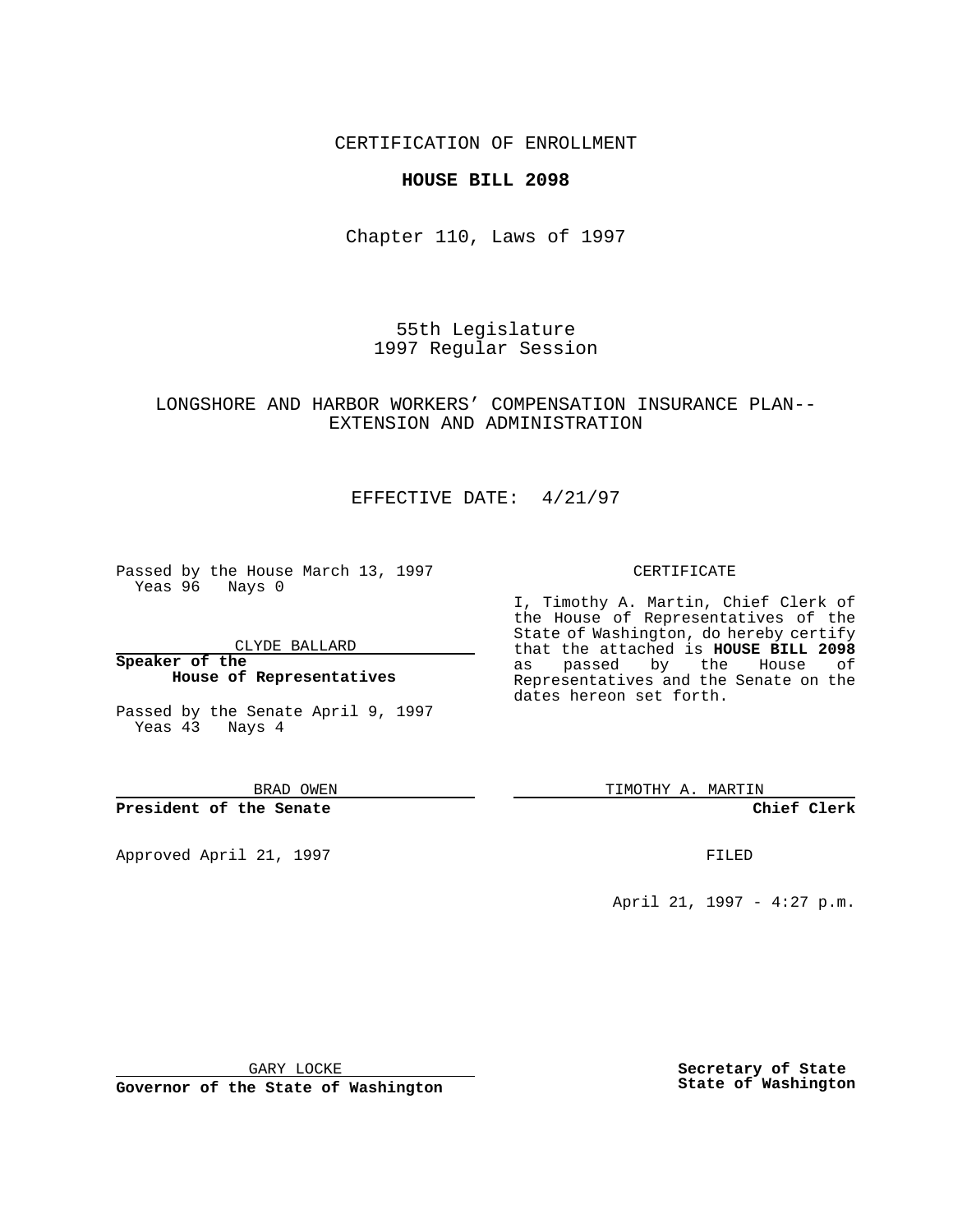# **HOUSE BILL 2098** \_\_\_\_\_\_\_\_\_\_\_\_\_\_\_\_\_\_\_\_\_\_\_\_\_\_\_\_\_\_\_\_\_\_\_\_\_\_\_\_\_\_\_\_\_\_\_

\_\_\_\_\_\_\_\_\_\_\_\_\_\_\_\_\_\_\_\_\_\_\_\_\_\_\_\_\_\_\_\_\_\_\_\_\_\_\_\_\_\_\_\_\_\_\_

Passed Legislature - 1997 Regular Session

**State of Washington 55th Legislature 1997 Regular Session**

**By** Representative L. Thomas

Read first time 02/20/97. Referred to Committee on Financial Institutions & Insurance.

1 AN ACT Relating to longshore and harbor workers' compensation 2 insurance; amending RCW 48.22.070; repealing 1995 c 327 s 2, 1993 c 177 3 s 3, & 1992 c 209 s 6 (uncodified); and declaring an emergency.

4 BE IT ENACTED BY THE LEGISLATURE OF THE STATE OF WASHINGTON:

5 **Sec. 1.** RCW 48.22.070 and 1993 c 177 s 1 are each amended to read 6 as follows:

7 (1) ((Before July 1, 1992,)) The commissioner shall adopt rules establishing a reasonable plan to insure that workers' compensation coverage as required by the United States longshore and harbor workers' compensation act, 33 U.S.C. Secs. 901 through 950, and maritime employer's liability coverage incidental to the workers' compensation coverage is available to those unable to purchase it through the normal insurance market. This plan shall require the participation of all authorized insurers writing primary or excess United States longshore 15 and harbor workers' compensation insurance in the state of Washington and the Washington state industrial insurance fund as defined in RCW 51.08.175 which is authorized to participate in the plan and to make payments in support of the plan in accordance with this section. Any 19 underwriting losses or surpluses incurred by the plan shall be